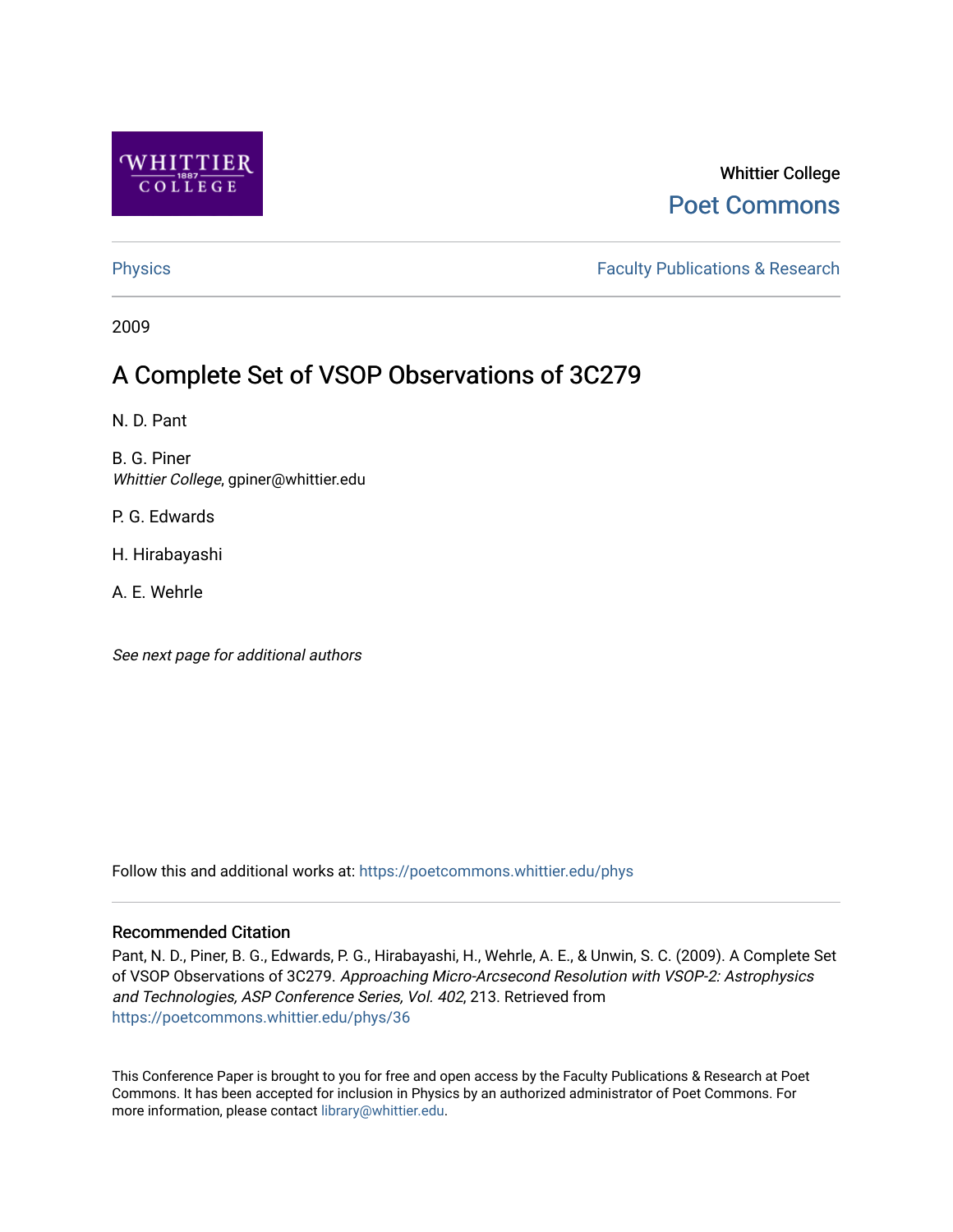## Authors

N. D. Pant, B. G. Piner, P. G. Edwards, H. Hirabayashi, A. E. Wehrle, and S. C. Unwin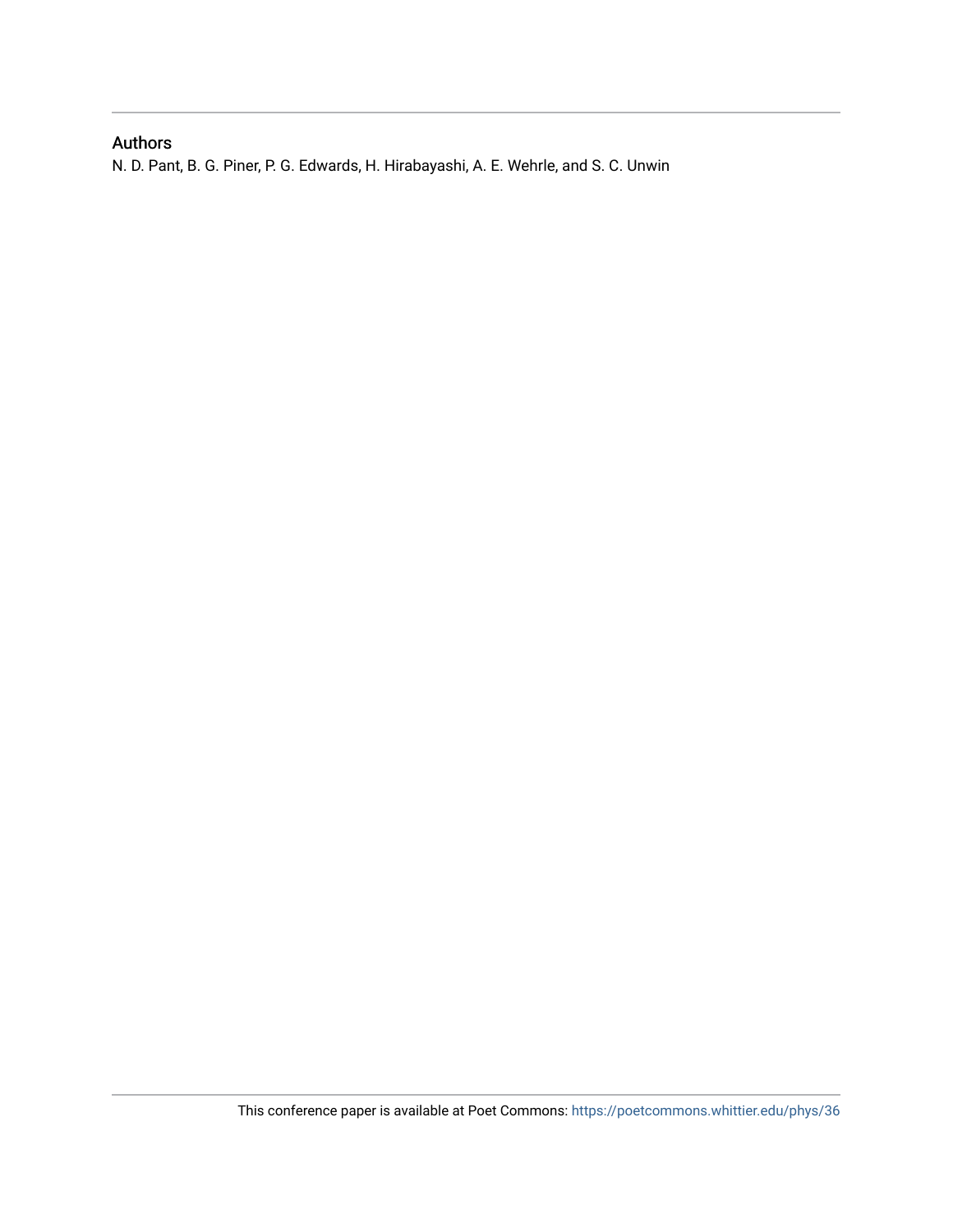Approaching Micro-Arcsecond Resolution with VSOP-2: Astrophysics and Technology ASP Conference Series, Vol. 402, C 2009 Y. Hagiwara, E. Fomalont, M. Tsuboi, and Y. Murata, eds.

#### A Complete Set of VSOP Observations of 3C279

N. D. Pant,<sup>1</sup> B. G. Piner,<sup>1</sup> P. G. Edwards,<sup>2</sup> H. Hirabayashi,<sup>3</sup> A. E. Wehrle,<sup>4</sup> S. C. Unwin<sup>5</sup>

Abstract. We have compiled a complete set of VSOP observations of 3C279, consisting of eight 5GHz, and six 1.6 GHz, VSOP observations, all of which include the VLBA in the ground array. We are using the data-set to determine brightness temperature limits from model-fits to the visibilities, the transverse structure of the jet over its first 20 milliarcseconds, and parsec-scale spectral index maps.

#### 1. Introduction

The radio source 3C279 has been well studied with ground observations over the last 15 years (Piner et al. 2003; Homan et al. 2003; Ojha et al. 2004; Jorstad et al. 2004) with increased interest in the source following its rapid, bright flares at >100 MeV gamma-ray energies (Wehrle et al. 1998).

VSOP observations 3C279 were made between January 1998 and January 2001 as part of the proposals v147, w094, and w088. A log of the observations is given in Table 1. The first epoch observations were described in Edwards et al. (1999), Hirabayashi et al. (2000a), and Piner et al. (2000a, 2000b). Second epoch observations described in Hirabayashi et al. (2000b). A priori calibration and fringe fitting of all data was carried out in AIPS, and images produced in Difmap.

#### 2. Images

The 5 GHz VSOP images are dominated by the compact core and inner jet and a bright component at 4 mas from the core (see Figure 1). The jet component, labeled C4, has been followed since its ejection in late 1984. Jorstad et al. (2004) present a high-resolution multi-epoch VLBA study of this inner jet region.

The 1.6GHz images show the core and C4 and a more diffuse jet to the southwest. Strongly tapering the image to provide maximum sensitivity to more diffuse emission (effectively excluding the space baselines) allows the jet to be

<sup>1</sup>Department of Physics and Astronomy, Whittier College, Whittier, CA 90608, USA

<sup>2</sup>CSIRO/ATNF, Narrabri, NSW 2390, Australia

<sup>3</sup> ISAS/JAXA, Sagamihara, Kanagawa 229-8510, Japan

<sup>4</sup>Space Science Institute, 4750 Walnut Street, Suite 205, Boulder, CO 80301 USA

<sup>5</sup> JPL, 4800 Oak Grove Drive, Pasadena, CA 91101, USA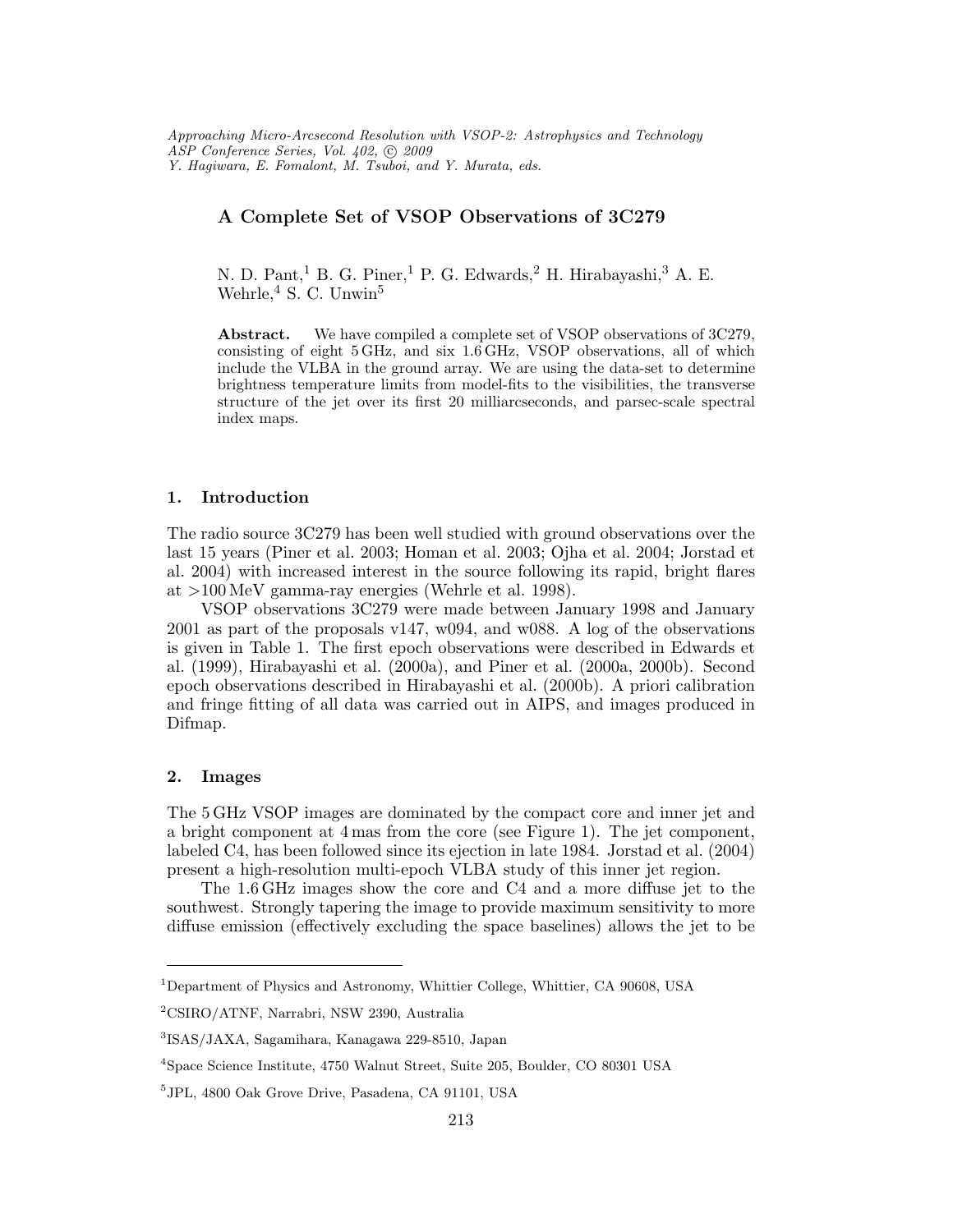| Table 1. | Observation Log |  |
|----------|-----------------|--|
|----------|-----------------|--|

| Observation code | Date            | Frequency (GHz) |
|------------------|-----------------|-----------------|
| v147a            | 1998 Jan 09     | 1.6             |
| v147b1           | 1998 Jan 10     | 4.8             |
| w094b1           | 1999 Mar 15     | 5.0             |
| w094b2           | 1999 Apr 09     | 4.8             |
| w088d1           | 1999 Apr 14     | 1.6             |
| w094b3           | 1999 May 12     | 4.9             |
| w088d2           | 1999 Jun 26     | 1.6             |
| w094b4           | 1999 Jul 06     | 4.9             |
| w094b5           | 2000 Mar 30     | 4.8             |
| w094b6           | 2000 Mar 31     | 4.9             |
| w088d3           | 2000 Apr 01     | 1.6             |
| w088d4           | 2000 Apr 02     | 1.6             |
| w094b7           | $2001$ Jan $10$ | 5.0             |
| w088d5           | 2001 Jan 11     | $1.6\,$         |

traced out to ∼100mas from the core, connecting it to the innermost jet structure observed in VLA images (de Pater and Perley 1983).

#### 3. Brightness Temperatures

Model-fitting of the images was performed in VSOP DIFMAP with HALCA data up-weighted to contribute equally to the ground data (Lovell et al. 2004). Errors on the size and flux density of the Gaussian components were determined using the DIFWRAP package (Lovell 2000). Brightness temperatures and lower limits were computed from these models. The median brightness temperature lower limits for the core were  $2.3 \times 10^{12}$  K at  $1.6$  GHz and  $4.4 \times 10^{12}$  K at  $5$  GHz. For C4, the median brightness temperature lower limits were  $1.0\times10^{12}$  K at 1.6 GHz and  $3.7\times10^{12}$  K at 5 GHz.

#### 4. Spectral Image Maps

Spectral index maps were produced using the 1.6GHz VSOP images and the 5 GHz VLBA-only images as these have nearly matched resolutions.

There were five epochs at which observations at both frequencies occurred within a 10 day period. Images were aligned on the peak of C4 to avoid the effects of the expected frequency-dependent core shifts in the core.

The spectral index at the eastern-most end of the core region approaches the theoretical limiting value for synchrotron self-absorption of  $\alpha = 2.5$  (for  $S \propto \nu^{+\alpha}$ ), implying a very compact core region. Images will be presented elsewhere.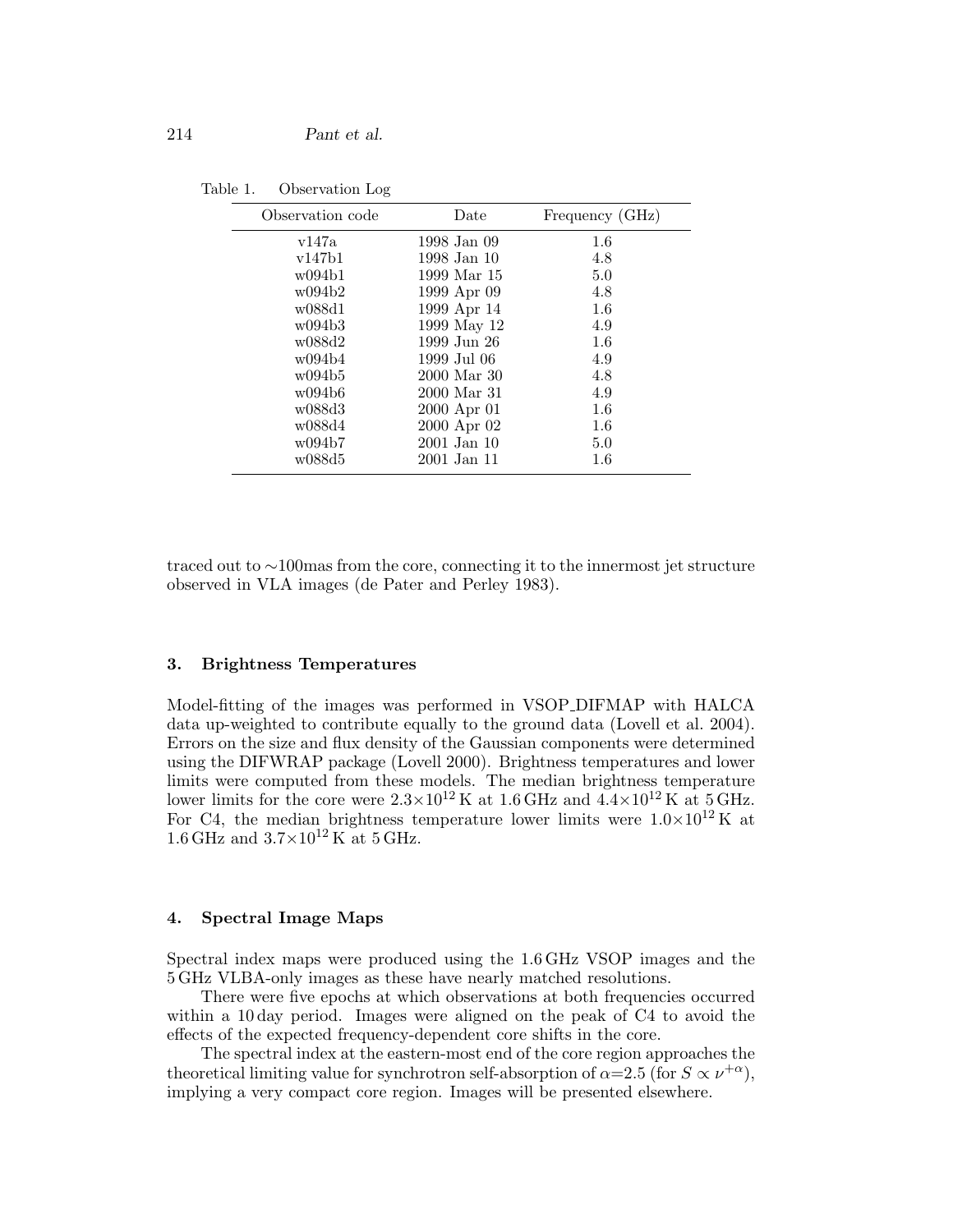

Figure 1. VSOP image of 3C279 at 4.8 GHz from 2000 Mar 30. Image peak is  $4.5 \text{ Jy/beam}$ ; contour levels are  $-1, 1, 2, ..., 512$  times  $8.3 \text{ mJy/beam}$ ; beam FWHM is  $0.5 \times 0.4$  mas at a position angle of 23<sup>°</sup>.

#### 5. Jet Transverse Structure

The high-resolution 1.6 GHz images allow the transverse structure of the jet to be resolved from about 10 to 20 mas from the core. While some cuts show the signature of limb-brightening, overall the brightness maximum is statistically no more likely to occur at the edge or in the center, suggesting a more complex brightness distribution than the simplest inner-spine–outer-sheath models. A sample of transverse cuts is shown in Figure 2. Full details will be presented elsewhere.

Acknowledgments. We gratefully acknowledge the VSOP Project, which is led by the Japanese Institute of Space and Astronautical Science in cooperation with many organizations and radio telescopes around the world.